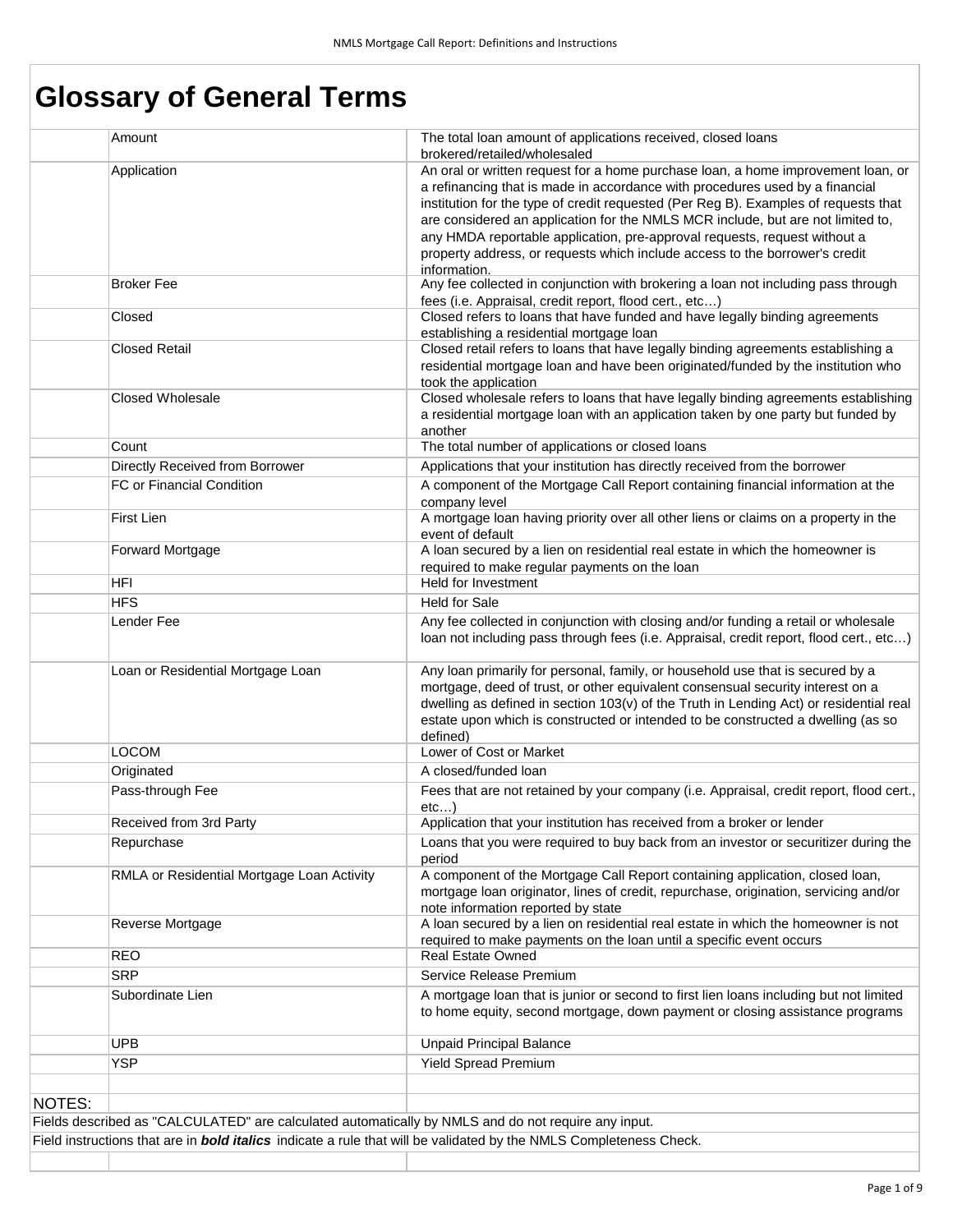# **Residential Mortgage Loan Activity**

## **APPLICATION DATA**

*Enter the type of action taken on applicatons during the period. Generally these categories follow HMDA reporting requirements. Applications may not necessarily be closed and funded.* 

#### *Data Format:*

*Amount (\$ US Dollars) - Positive dollar amount to the nearest dollar. Do not enter \$, commas or decimals.* 

*Count (#) - Positive whole number. Do not enter any symbols.*

| AC010 | Applications In Process at the Beginning of the<br>Period | Starting number of applications that were in process at the end of the previous<br>period. Note this includes loans which are approved but not yet closed.                                                                                                                                                                                                                                              |
|-------|-----------------------------------------------------------|---------------------------------------------------------------------------------------------------------------------------------------------------------------------------------------------------------------------------------------------------------------------------------------------------------------------------------------------------------------------------------------------------------|
| AC020 | <b>Applications Received</b>                              | The applications you received during the period (received from third party or<br>directly from borrower)                                                                                                                                                                                                                                                                                                |
| AC030 | Applications Approved but not Accepted                    | The applications approved but the applicant, broker, or correspondent failed to<br>respond to notification of approval or commitment letter within the specified time.<br>Do not use this field for a preapproval request                                                                                                                                                                               |
| AC040 | <b>Applications Denied</b>                                | The applications denied during the period                                                                                                                                                                                                                                                                                                                                                               |
| AC050 | Applications Withdrawn                                    | The applications expressly withdrawn by the applicant before a credit decision is<br>made. Include all applications withdrawn during this period regardless of the period<br>the application was received. Do not use this field if a request for preapproval is<br>withdrawn; preapproval requests that are withdrawn are not reported                                                                 |
| AC060 | File Closed for Incompleteness                            | The applications where you send a written notice of incompleteness under section<br>202.9(c)(2) of Regulation B (Equal Credit Opportunity) and the applicant did not<br>respond to your request for additional information within the period of time specified<br>in your notice. Do not use this code for requests for preapproval that are<br>incomplete; these preapproval requests are not reported |
| AC070 | Loans Originated                                          | The applications that were received in any period but originated in this period                                                                                                                                                                                                                                                                                                                         |
| AC080 | Applications in Process at the End of the Period          | Ending number of applications that were in process at the end of this period (open<br>pipeline) Note: this is not necessarily a calculation from the above information.                                                                                                                                                                                                                                 |

## **CLOSED LOAN DATA**

*Enter information for applications received in any period but which closed during this period. A closed loan for this section has (1) executed legally binding agreements establishing a residential mortgage loan and (2) is funded but may not necessarily be funded by your company. All forward mortgage closed loans should be captured in AC100-AC520 and reported by brokered, closed-retail, closed-wholesale as well as by type, purpose, HOEPA and lien status. All reverse mortgages should be captured in AC700-800. All fees collected and retained by your company should be reported for forward mortgages in AC 600-610 and for reverse mortgages in AC 620-630.* 

*To help determine which column your company should enter closed loans, consider the following:*

*BROKERED: means a closed loan for which you have taken the application but did not fund the loan*

*CLOSED-RETAIL: means a closed loan for which you have taken the application and funded the loan*

*CLOSED-WHOLESALE: means a closed loan for which you have not taken the application but did fund the loan*

| AC100 | Conventional                | Any loan other than FHA, VA, FSA or RHS loans                                          |
|-------|-----------------------------|----------------------------------------------------------------------------------------|
| AC110 | FHA-Insured                 | Federal Housing Administration Insured                                                 |
| AC120 | VA-quaranteed               | <b>Veterans Administration Guaranteed</b>                                              |
| AC130 | FSA/RHS-guaranteed          | Farm Service Agency or Rural Housing Service Guaranteed                                |
| AC200 | One to Four Family Dwelling | Property type other than manufactured housing of 1 to 4 family dwelling                |
| AC210 | Manufactured housing        | Manufactured housing property type                                                     |
| AC220 | <b>Multifamily Dwelling</b> | Property type greater than 4 family dwelling                                           |
| AC300 | Home Purchase               | Any loan secured by and made for the purpose of purchasing a dwelling                  |
| AC310 | Home Improvement            | Any dwelling-secured loan to be used, at least in part, for repairing, rehabilitating, |
|       |                             | remodeling, or improving a dwelling (or the real property on which the dwelling is     |
|       |                             | located) OR any loan not secured by a lien on a dwelling to be used, at least in       |
|       |                             | part, for one or more of those purposes that is classified as a home improvement       |
|       |                             | loan by the institution                                                                |
| AC320 | Refinancing                 | Any dwelling-secured loan that replaces and satisfies another dwelling-secured         |
|       |                             | loan to the same borrower                                                              |
| AC400 | HOEPA (YES)                 | For a loan that you originated or purchased that is subject to the Home Ownership      |
|       |                             | and Equity Protection Act of 1994 (HOEPA), as implemented in Regulation Z (12          |
|       |                             | CFR 226.32), because the APR or the points and fees on the loan exceed the             |
|       |                             | HOEPA triggers. Include those loans you closed fitting this description as the         |
|       |                             | originator in the "closed-retail" column and those that someone else originated but    |
|       |                             | you were the wholesaler in the "closed-wholesale" column.                              |
|       |                             |                                                                                        |
| AC500 | First Lien                  | Secured by a first lien on real property                                               |
|       |                             |                                                                                        |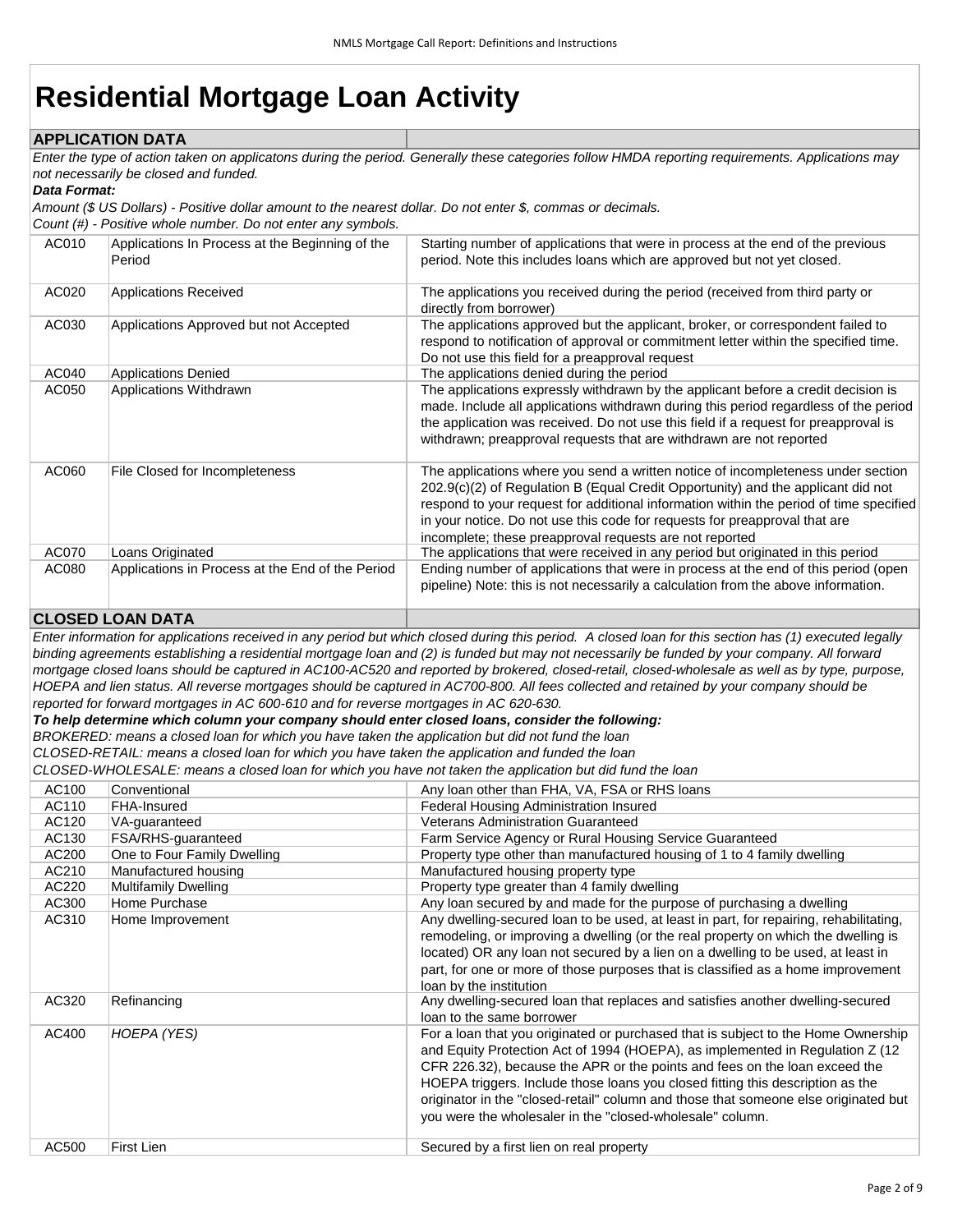| AC510  | Subordinate Lien                               | Secured by a subordinate lien on real property. The amount listed should be the full<br>exposoure amount the institution may have on the loan.                                                                                       |
|--------|------------------------------------------------|--------------------------------------------------------------------------------------------------------------------------------------------------------------------------------------------------------------------------------------|
| AC520  | Not Secured by a Lien                          | Not secured by a lien on real property. Loans fitting this definition include dwellings<br>not attached to real property such as manufactured housing, house boats, or<br>trailers that are used as dwellings.                       |
| AC600  | <b>Broker Fees Collected-Forward Mortgages</b> | The gross total amount of broker fees, examples include but are not limited to YSP,<br>application fee, doc prep fee, administrative fee, you collected on forward<br>mortgages during the period. Do not include pass through fees. |
| AC610  | Lender Fees Collected-Forward Mortgages        | The gross total amount of lender fees, examples include but are not limited to<br>application fee, doc prep fee, administrative fee, you collected on forward<br>mortgages during the period. Do not include pass through fees.      |
| AC700  | <b>HECM-Standard</b>                           | Reverse Mortgage Loans falling under the Home Equity Conversion Mortgage<br>Standard category. The amount listed should be the full exposoure amount the<br>institution may have on the loan.                                        |
| AC710  | <b>HECM-Saver</b>                              | Reverse Mortgage Loans falling under the Home Equity Conversion Mortgage<br>Saver category. The amount listed should be the full exposoure amount the<br>institution may have on the loan.                                           |
| AC720  | Proprietary/Other                              | Reverse Mortgage Loans falling under any category other than HECM Standard or<br>Saver. The amount listed should be the full exposoure amount the institution may<br>have on the loan.                                               |
| AC800  | Home Purchase                                  | For reverse mortgages reported in AC700, AC710 and AC720 whose purpsose<br>was a home purchase, report the amount and count of these loans in AC800.                                                                                 |
| AC620  | <b>Broker Fees Collected-Reverse Mortgages</b> | The gross total amount of broker fees, examples include but are not limited to YSP,<br>application fee, doc prep fee, administrative fee, you collected on reverse<br>mortgages during the period. Do not include pass through fees. |
| AC630  | Lender Fees Collected-Reverse Mortgages        | The gross total amount of lender fees, examples include but are not limited to<br>application fee, doc prep fee, administrative fee, you collected on reverse<br>mortgages during the period. Do not include pass through fees.      |
| AC900  | Total Loans Brokered by your Company           | Enter the total number of loans you brokered in the period (a mortgage loan<br>application taken by your company in any period and closed in this period)                                                                            |
| AC910  | Total Loans Funded by your Company             | Enter the total number of loans you funded in the period                                                                                                                                                                             |
| AC1000 | Loans Made and Assigned but Required to        | If you were required to repurchase any loans during the period regardless of when                                                                                                                                                    |
|        | Repurchase in Period                           | that loan was made and assigned, enter the information here                                                                                                                                                                          |
|        | LINES OF CREDIT AT PERIOD END                  |                                                                                                                                                                                                                                      |

#### **LINES OF CREDIT AT PERIOD END**

*Report all warehouse line providers for your company. This is not specific to the state.* 

*Data Format:*

*Name of Provider - Text (150 characters max)*

*Credit Limit - Positive dollar amount to the nearest dollar*

| ----------------------------                           |                                                                                     |
|--------------------------------------------------------|-------------------------------------------------------------------------------------|
|                                                        | relationship with.                                                                  |
|                                                        | period. This must reflect all warehouse line providers your company has a           |
| Credit Available                                       | provider and the amount you have available on each line of credit at the end of the |
| Name of Provider, Credit Limit and Remaining<br>ACLOC1 | Enter your Warehouse Line providers, the limit on each line of credit for each      |
|                                                        |                                                                                     |

### **MORTGAGE LOAN ORIGINATOR DATA**

*Enter closed loan information for MLOs you employed during the reporting period. If the MLO had no closed loans during the period but you employed them, enter Zeroes in the amont and count fields. List the MLOs originating in this state.* 

## *Data Format:*

*MLO NMLS ID - Positive whole number*

| ACMLO1                             | Employee Name, MLO NMLS ID, Amount (\$) and<br>Count $(\#)$ | Provide MLO NMLS ID, Amount (\$) and Count (#) of loans originated by each of<br>your state licensed MLOs. NMLS will retrieve the legal name associated to the<br>NMLS ID provided. |
|------------------------------------|-------------------------------------------------------------|-------------------------------------------------------------------------------------------------------------------------------------------------------------------------------------|
| <b>EXPLANATORY NOTES-FREE TEXT</b> |                                                             |                                                                                                                                                                                     |
| <b>ACNOTE</b>                      |                                                             | Provide any necessary explanations for any information submitted as part of this<br>report. This field is a permanent part of your Mortgage Call Report filing.                     |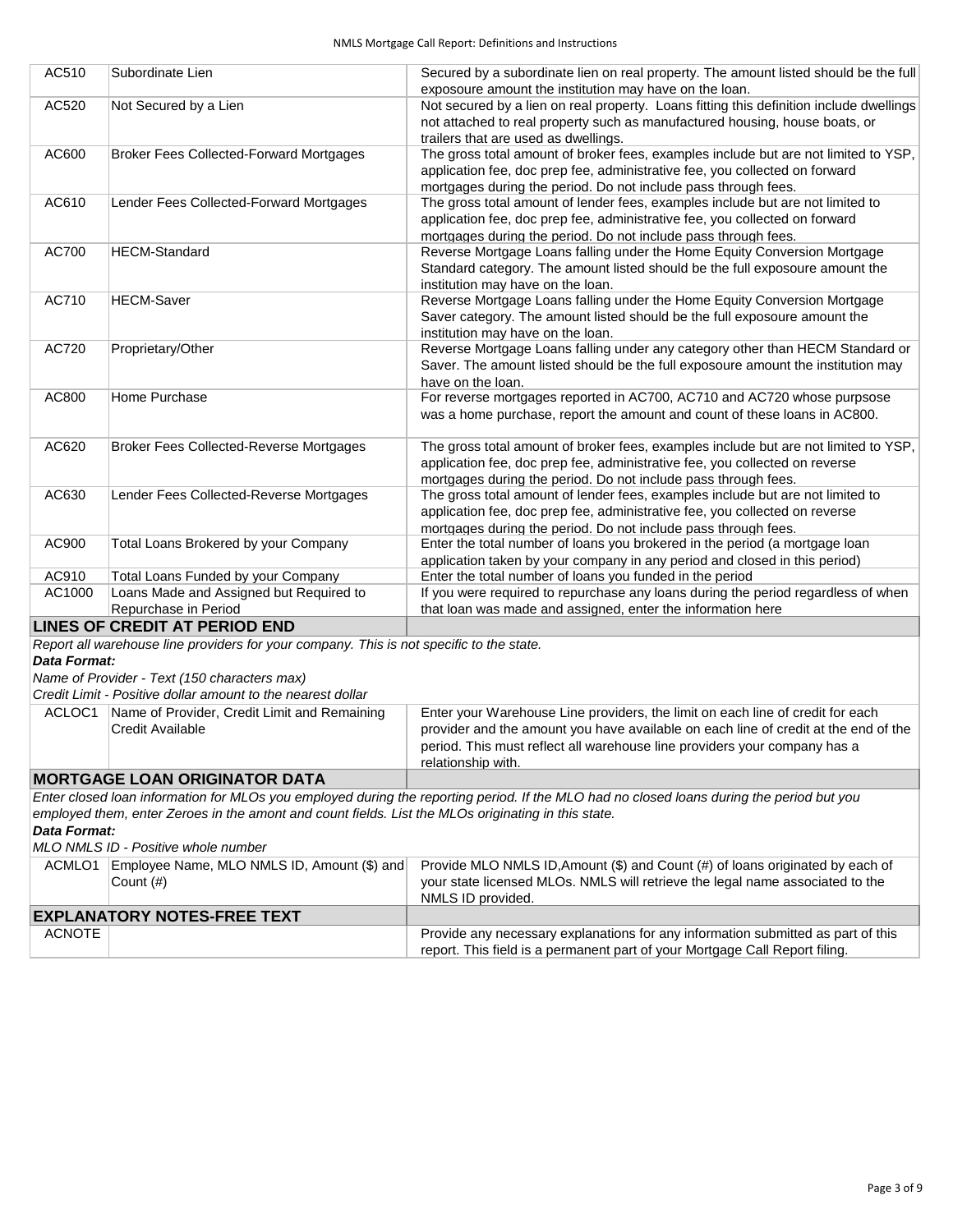# **Financial Condition**

## **SCHEDULE A: ASSETS**

#### *Data Format:*

*\$ – US Dollar amount to the nearest dollar. Do not enter \$, commas or decimals.* 

| A010 | Cash and Cash Equivalents, Unrestricted                       | Cash and cash equivalents as defined in Paragraphs 7 and 8 of FAS 95. Includes<br>only unrestricted funds. Does not include escrow funds for payment of mortgagors'<br>taxes, insurance, and related items, or other fiduciary funds                                                                                                                                                                                            |
|------|---------------------------------------------------------------|---------------------------------------------------------------------------------------------------------------------------------------------------------------------------------------------------------------------------------------------------------------------------------------------------------------------------------------------------------------------------------------------------------------------------------|
| A050 | Receivables from Unrelated Parties                            | Non-mortgage notes, advances and other receivables that are not due from related<br>parties (affiliates, officers, stockholders, employees), not reported on a separate<br>line on this form, and that are considered collectable in the normal course of<br>business. This should not include mortgage loan interest receivable (which is<br>reported on line A230B) or accounts receivable (which is reported on line A230C). |
| A180 | Property, Equipment, Leasehold, Net of Accum.<br>Depreciation | Total cost of fixed assets, net of accumulated depreciation and amortization. You<br>must also complete the Memo field in item A250 below to report certain types of<br>property and equipment.                                                                                                                                                                                                                                 |
| A190 | <b>Receivables from Related Parties</b>                       | Receivables due from related parties -- affiliates, officers, stockholders, and<br>employees. This should not include mortgage loan interest receivable (which is<br>reported on line A230B) or accounts receivable (which are reported on line A230C).                                                                                                                                                                         |
| A210 | Goodwill and Other Intangible Assets                          | Unamortized cost of "goodwill" (excess of cost over fair market value of identifiable<br>net assets acquired), net of any impairment adjustments. Includes organization<br>costs and other intangible assets not included in any of the above items.                                                                                                                                                                            |
| A230 | <b>Other Assets</b>                                           | Includes all other tangible assets that are not already accounted for in other areas<br>of the asset section. This is the total from Schedule A230—Other Assets schedule.                                                                                                                                                                                                                                                       |
| A240 | <b>Total Assets</b>                                           | CALCULATED: The sum of A010 to A230.                                                                                                                                                                                                                                                                                                                                                                                            |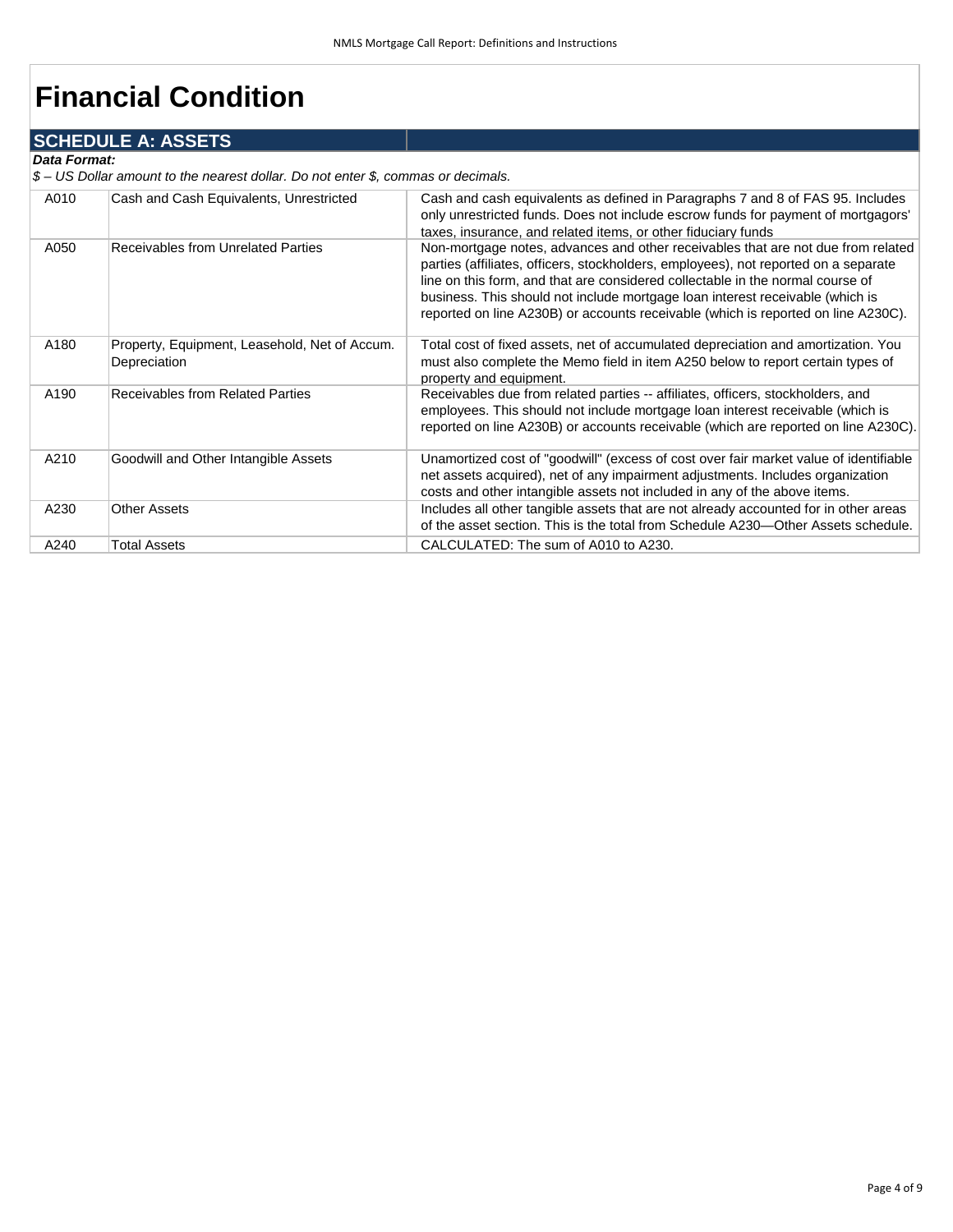|                          | <b>SCHEDULE B: LIABILITIES AND EQUITY</b>                                         |                                                                                                                                                                                                                                                                                                                                                                                                                                                                                                                                                                                                                                             |
|--------------------------|-----------------------------------------------------------------------------------|---------------------------------------------------------------------------------------------------------------------------------------------------------------------------------------------------------------------------------------------------------------------------------------------------------------------------------------------------------------------------------------------------------------------------------------------------------------------------------------------------------------------------------------------------------------------------------------------------------------------------------------------|
| <b>Data Format:</b>      |                                                                                   |                                                                                                                                                                                                                                                                                                                                                                                                                                                                                                                                                                                                                                             |
|                          | \$ - US Dollar amount to the nearest dollar. Do not enter \$, commas or decimals. |                                                                                                                                                                                                                                                                                                                                                                                                                                                                                                                                                                                                                                             |
| B010                     | Outstanding Balance on Debt Facilities                                            | Outstanding balance of warehouse lines of credit used primarily to fund mortgages<br>held for sale and other lines, including lines of credit to finance repurchased loans<br>and mortgage servicing rights (MSR). Also include on-balance sheet debt relating<br>to reverse repurchase facilities for which the institution serves as the<br>"seller/borrower" and asset backed commercial paper facilities. Include outstanding<br>balances on debt facilities provided by both affiliates and non-affiliates. This<br>amount must equal line item K040T from Schedule K, the total of Outstanding<br>Borrowings for all debt facilities. |
| <b>B080</b>              | Other Short-Term Payables to Related Parties                                      | Short-term payables due to related parties that are not included above, which are<br>maturing within the coming year. Includes accrued interest payable to related<br>parties and similar items (except for accrued payroll, included in Accrued Expenses<br>in line item B100 below).                                                                                                                                                                                                                                                                                                                                                      |
| <b>B090</b>              | Other Short-Term Notes Payable to Unrelated<br>Parties                            | Short-term notes payable due to unrelated parties that are not included above,<br>which are maturing within the coming year.                                                                                                                                                                                                                                                                                                                                                                                                                                                                                                                |
| <b>B100</b>              | <b>Accrued Expenses</b>                                                           | Total accrued liabilities such as rent, utilities, and sales taxes to unrelated parties.<br>Include all accrued payroll.                                                                                                                                                                                                                                                                                                                                                                                                                                                                                                                    |
| B120                     | Other Short-term Liabilities                                                      | Total of all other short-term liabilities such as unearned revenues, deferred non-<br>loan fees, and undisbursed principal on mortgages. This amount includes current<br>tax liabilities.                                                                                                                                                                                                                                                                                                                                                                                                                                                   |
| B130                     | Other Long-Term Liabilities to Related Parties                                    | Total long-term liabilities to related parties.                                                                                                                                                                                                                                                                                                                                                                                                                                                                                                                                                                                             |
| B140                     | Other Long-Term Liabilities to Unrelated Parties                                  | All other long-term liabilities not included above.                                                                                                                                                                                                                                                                                                                                                                                                                                                                                                                                                                                         |
| B190                     | <b>Taxes Payable</b>                                                              | Current income taxes payable. Taxes due and payable based on taxable income.                                                                                                                                                                                                                                                                                                                                                                                                                                                                                                                                                                |
| <b>B220</b>              | <b>Total Liabilities</b>                                                          | CALCULATED: The sum of B010 to B210.                                                                                                                                                                                                                                                                                                                                                                                                                                                                                                                                                                                                        |
| <b>Owners' Equity</b>    |                                                                                   |                                                                                                                                                                                                                                                                                                                                                                                                                                                                                                                                                                                                                                             |
| <b>For Corporations:</b> |                                                                                   |                                                                                                                                                                                                                                                                                                                                                                                                                                                                                                                                                                                                                                             |
| B250                     | Preferred Stock, Issued and Outstanding                                           | Total par value of all preferred stock issued and outstanding, redeemable and non-<br>redeemable, including preferred treasury stock that has not been retired.                                                                                                                                                                                                                                                                                                                                                                                                                                                                             |
| B260                     | Common Stock, Issued and Outstanding                                              | Total par value of all common stock issued and outstanding. Includes stock set<br>aside for distribution in Employee Stock Ownership Plans (ESOPs).                                                                                                                                                                                                                                                                                                                                                                                                                                                                                         |
| <b>B270</b>              | Additional Paid-In Capital                                                        | Total paid-in capital in excess of par from preferred and common stock and capital<br>contributions.                                                                                                                                                                                                                                                                                                                                                                                                                                                                                                                                        |
| <b>B280</b>              | <b>Retained Earnings</b>                                                          | Total retained earnings less the par value of stock set aside for distribution in<br>ESOPs.                                                                                                                                                                                                                                                                                                                                                                                                                                                                                                                                                 |
| <b>B290</b>              | <b>Treasury Stock</b>                                                             | Non-preferred treasury stock that has not been retired.                                                                                                                                                                                                                                                                                                                                                                                                                                                                                                                                                                                     |
| <b>B300</b>              | Other Comprehensive Income (OCI)                                                  | Changes in equity due to non-owner sources such as after-tax unrealized gains or<br>losses on securities, foreign currency translations, etc., per FAS 130.                                                                                                                                                                                                                                                                                                                                                                                                                                                                                 |
| B310                     | Noncontrolling Interest                                                           | This line should include amounts relating to noncontrolling interests in consolidated<br>subsidiaries pursuant to FAS 160, which was issued in December, 2007 and is<br>applicable for fiscal years beginning after 12/15/08.                                                                                                                                                                                                                                                                                                                                                                                                               |
|                          | For Partnerships and Sole Proprietorships:                                        |                                                                                                                                                                                                                                                                                                                                                                                                                                                                                                                                                                                                                                             |
| <b>B320</b>              | <b>General Partners' Capital</b>                                                  | For organizations organized as partnerships or sole proprietorships, total capital of<br>general partners or sole proprietor.                                                                                                                                                                                                                                                                                                                                                                                                                                                                                                               |
| <b>For Partnerships:</b> |                                                                                   |                                                                                                                                                                                                                                                                                                                                                                                                                                                                                                                                                                                                                                             |
| <b>B330</b>              | Limited Partners' Capital                                                         | For organizations organized as partnerships, total capital of limited partners.                                                                                                                                                                                                                                                                                                                                                                                                                                                                                                                                                             |
| B340                     | Members' Capital                                                                  | Total capital of companies that are not incorporated and do not have partners.                                                                                                                                                                                                                                                                                                                                                                                                                                                                                                                                                              |
|                          | <b>For All Companies:</b>                                                         |                                                                                                                                                                                                                                                                                                                                                                                                                                                                                                                                                                                                                                             |
| <b>B350</b>              | <b>Total Equity</b>                                                               | CALCULATED: For corporations, the sum of line items B250 through B310. For<br>Partnerships, the sum of line items B300 through B330. For Non- Corporations and<br>Non-Partnerships, the sum of line items B300 and B340.                                                                                                                                                                                                                                                                                                                                                                                                                    |
| <b>B360</b>              | <b>Total Liabilities and Equity</b>                                               | CALCULATED: The sum of B220, B230, B240, and B350.                                                                                                                                                                                                                                                                                                                                                                                                                                                                                                                                                                                          |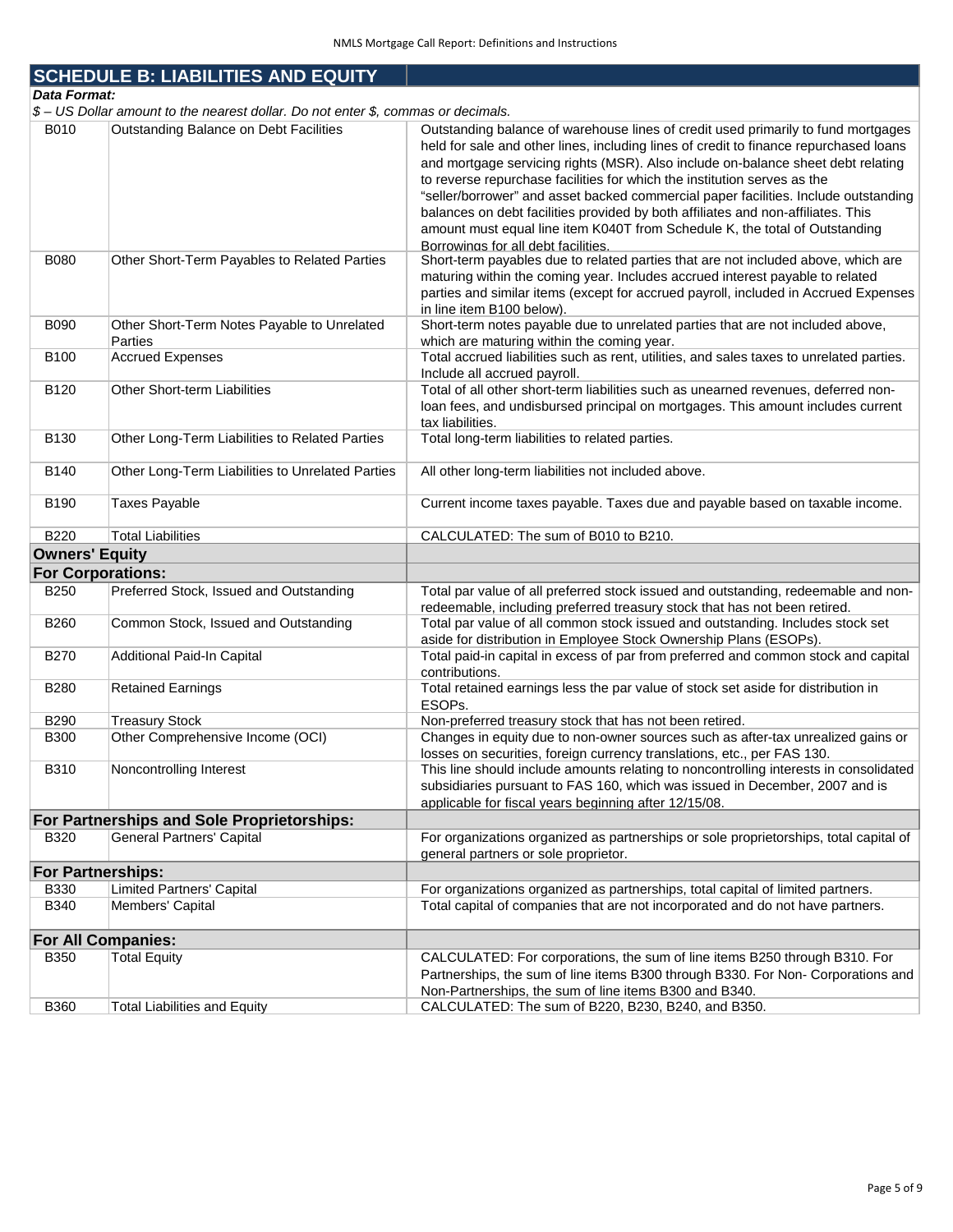## **SCHEDULE C: INCOME**

*Data Format:*

*\$ – US Dollar amount to the nearest dollar. Do not enter \$, commas or decimals.* 

| <b>Interest Income</b>  |                                                                                                |                                                                                                                                                                                                                                                                                                                                                                                                                                                |
|-------------------------|------------------------------------------------------------------------------------------------|------------------------------------------------------------------------------------------------------------------------------------------------------------------------------------------------------------------------------------------------------------------------------------------------------------------------------------------------------------------------------------------------------------------------------------------------|
| C010                    | Warehousing Interest Income from Loans Held<br>For Sale Residential and Multifamily/Commercial | Total interest earned on warehousing for all 1- to 4-unit residential mortgage loans<br>and multifamily/commercial mortgage loans. Include interest income for warehouse<br>lines of credit, collateralized repurchase lines of credit, asset backed commercial<br>paper, and other debt facilities used to finance mortgage originations. Report<br>amounts in appropriate columns.                                                           |
| C060                    | Other Interest Income                                                                          | Total other interest income. Include interest income not reported on one of the line<br>items above.                                                                                                                                                                                                                                                                                                                                           |
| C070                    | Recognition of Yield Adjustment                                                                | Amortization of amounts deferred under FAS 91.                                                                                                                                                                                                                                                                                                                                                                                                 |
| C090                    | Total Interest Income                                                                          | CALCULATED: The sum of C010 to C080 for the relevant colum.                                                                                                                                                                                                                                                                                                                                                                                    |
| <b>Interest Expense</b> |                                                                                                |                                                                                                                                                                                                                                                                                                                                                                                                                                                |
| C <sub>100</sub>        | Warehousing Interest Expense Residential and<br>Multifamily/Commercial                         | Total interest expense on warehouse lines or other debt associated with 1-to 4- unit<br>residential mortgage loans and multifamily/commercial mortgage loans. Include<br>interest expense for warehouse lines of credit, collateralized repurchase lines of<br>credit, asset-backed commercial paper, and other debt facilities used to finance<br>mortgage originations Report amounts in appropriate columns. Enter as a positive<br>number. |
| C110                    | Income Property Interest Expense                                                               | Total interest expense on debt associated with income property loans. Enter as a<br>positive number.                                                                                                                                                                                                                                                                                                                                           |
| C <sub>150</sub>        | Other Interest Expense                                                                         | Total interest expense not reported elsewhere, e.g., credit card debt, imputed<br>interest relating to leases, multifamily/commercial MSR interest expense, etc. Enter<br>as a positive number.                                                                                                                                                                                                                                                |
| C160                    | <b>Total Interest Expense</b>                                                                  | CALCULATED: The sum of C100 to C150 for the relevant column.                                                                                                                                                                                                                                                                                                                                                                                   |
| C170                    | Net Interest Income                                                                            | CALCULATED: The net of C090-Total Interest Income and C160-Total Interest<br>Expense for the relevant column.                                                                                                                                                                                                                                                                                                                                  |
|                         | <b>NON-INTEREST INCOME</b>                                                                     |                                                                                                                                                                                                                                                                                                                                                                                                                                                |
|                         | <b>Originations-Related Non-Interest Income</b>                                                |                                                                                                                                                                                                                                                                                                                                                                                                                                                |
| C <sub>200</sub>        | (Discounts)/Premiums Recognized As Income<br>(only if FV option elected for LHS)               | When originated loans are accounted for under the fair value option of FAS 159,<br>discounts received can be recorded as income and premiums paid can be recorded<br>as expense. This line captures the income effect of such discounts and premiums.<br>Other fees collected, such as origination fees, can also be recorded as income, but<br>those are reported on separate lines on this form.                                             |
| C210                    | <b>Origination Fees</b>                                                                        | Origination fee income earned from retail and direct marketing loan production.                                                                                                                                                                                                                                                                                                                                                                |
| C220                    | Fees Received from Correspondents and<br><b>Brokers</b>                                        | Fee income earned on loans acquired from correspondents and brokers.                                                                                                                                                                                                                                                                                                                                                                           |
| C230                    | Broker Fees Received on Loans Brokered Out                                                     | Fees received for loans that your institution brokers out. The principal balance and<br>loan count associated with these fees should (a) not be included in origination<br>volume and (b) be reported in line item I420 on schedule I.                                                                                                                                                                                                         |
| C240                    | Other Originations-Related Income                                                              | Other loan origination income not included above, such as fees collected from<br>borrowers for credit reports, appraisals or special requirements such as<br>photographs. Offsetting expenses should be reported in line item D280.                                                                                                                                                                                                            |
| C260                    | Total Origination-Related Non-Interest Income                                                  | CALCULATED: The sum of C200 to C250 for the relevant column.                                                                                                                                                                                                                                                                                                                                                                                   |
|                         | <b>Other Non-Interest Income</b>                                                               |                                                                                                                                                                                                                                                                                                                                                                                                                                                |
| C700                    | Provision for Credit Losses on Loans Held For<br>Investment                                    | The current period provision for credit losses on loans held for investment. This is<br>the income statement impact of increasing the Credit Loss Reserve for Loans Held<br>For Investment. This must equal line O020 on Schedule O.                                                                                                                                                                                                           |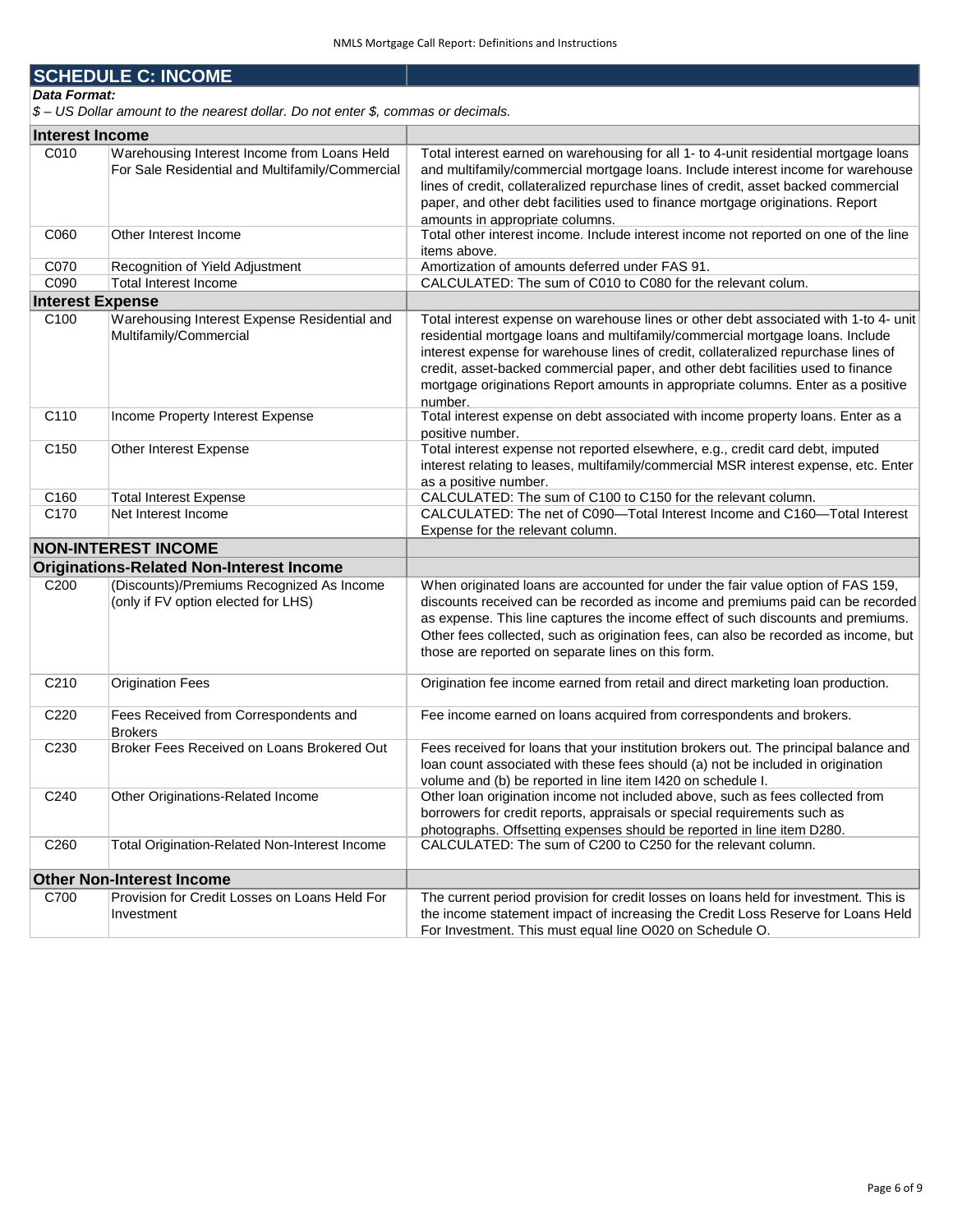## **SCHEDULE CF: SELECTED CASH FLOW DATA**

## *Data Format:*

*\$ – US Dollar amount to the nearest dollar. Do not enter \$, commas or decimals.* 

| CF010 | Net Cash (Used)/Provided by Operating | Total from the applicable section from the statement of cash flows prepared in |
|-------|---------------------------------------|--------------------------------------------------------------------------------|
|       | <b>Activities</b>                     | accordance with generally accepted accounting principals.                      |
| CF020 | Cash Flows from Investing Activities  | Total from the applicable section from the statement of cash flows prepared in |
|       |                                       | accordance with generally accepted accounting principals.                      |
| CF030 | Cash Flows from Financing Activities  | Total from the applicable section from the statement of cash flows prepared in |
|       |                                       | accordance with generally accepted accounting principals.                      |
| CF040 | Total Increase/(Decrease) in Cash     | CALCULATED: Total increase/(decrease) in cash. The sum of CF010, CF020 and     |
|       |                                       | CF030.                                                                         |

## **Schedule D: Non-Interest Expenses and Net Income**

### *Data Format:*

*\$ – US Dollar amount to the nearest dollar. Do not enter \$, commas or decimals.* 

|                        | <b>Personnel Compensation (Non-Corporate)</b>                     |                                                                                        |
|------------------------|-------------------------------------------------------------------|----------------------------------------------------------------------------------------|
|                        | <b>Origination, Secondary Marketing and Warehousing Personnel</b> |                                                                                        |
| D010                   | Loan Production Officers (Sales Employees)                        | Compensation of loan production officers involved in retail residential (1-to 4- unit) |
|                        |                                                                   | originations and sales account executives or personnel involved in                     |
|                        |                                                                   | broker/wholesale residential originations.                                             |
| D020                   | Loan Origination (Fulfillment/Non-Sales)                          | Compensation of loan origination employees which includes loan processors,             |
|                        |                                                                   | underwriters and closers, and all other employees (including clerical) involved in     |
|                        |                                                                   | retail residential (1-to 4-unit) loan origination. Does NOT include loan               |
|                        |                                                                   | production/sales officers (see line item D010) or warehousing and marketing            |
|                        |                                                                   | employees (see line item D030).                                                        |
| D030                   | Warehousing and Secondary Marketing                               | Compensation of residential (1-to 4-unit) employees (including clerical) whose         |
|                        | Personnel                                                         | principal function is warehousing, secondary marketing, and selling loans.             |
| D040                   | Post-Close and Other Production Support Staff                     | Compensation of other residential (1-to 4-unit) personnel or production support        |
|                        |                                                                   | staff involved in the originations process, including post-close, shipping and         |
|                        |                                                                   | delivery, quality control, overall marketing, technology support, and interim          |
|                        |                                                                   | servicing.                                                                             |
| D050                   | Origination-Related Management and Directors                      | Compensation of originations-related managers, directors, executives, and related      |
|                        |                                                                   | personnel. These include management and administrative staff (e.g., administrative     |
|                        |                                                                   | assistants) who oversee the entire Originations function and who are not line          |
|                        |                                                                   | management. Employees who manage more than one function, but not the entire            |
|                        |                                                                   | operation, should be allocated to the appropriate function. Include in this line item  |
|                        |                                                                   | commercial, multifamily, portfolio investment, and other management personnel not      |
|                        |                                                                   | included above.                                                                        |
| D060                   | Other Origination-Related Personnel                               | Compensation of any other personnel, such as commercial, multifamily, portfolio        |
|                        |                                                                   | investment, and other personnel not included above, who are part of the                |
|                        |                                                                   | Originations function.                                                                 |
| D070                   | <b>Total Origination Compensation</b>                             | CALCULATED: The sum of D010 to D060 for the relevant column.                           |
| <b>Other Personnel</b> |                                                                   |                                                                                        |
| D110                   | <b>Other Personnel</b>                                            | Compensation of all other employees in the management of loans in the                  |
|                        |                                                                   | institution's investment portfolio. Report these in the appropriate columns. Include   |
|                        |                                                                   | related management and directors and support personnel for those loans. Do NOT         |
|                        |                                                                   | include corporate or parent allocations; these should be reported only in item D400.   |
|                        |                                                                   |                                                                                        |
| D <sub>130</sub>       | <b>Total Non-Corporate Compensation</b>                           | CALCULATED: The sum of D070, D100, D110, and D120 for the relevant column.             |
| D140                   | MEMO: Amount of Direct Compensation Related                       | Report the amount of item D130-Total Non-Corporate Compensation that is for            |
|                        | to Temporary / Contractor Personnel                               | temporary and contract personnel.                                                      |
|                        | <b>Other Personnel Expenses</b>                                   |                                                                                        |
| D <sub>150</sub>       | Employee Benefits (including Education and                        | Total employee benefits, including education and training. Includes profit-sharing     |
|                        | Training)                                                         | plan contributions, pension program, group health and life insurance, and payroll      |
|                        |                                                                   | taxes.                                                                                 |
| D <sub>160</sub>       | Other Personnel Expenses                                          | All other personnel expenses.                                                          |
| D170                   | <b>Total Other Personnel Expenses</b>                             | CALCULATED: The sum of D150 and D160 for the relevant column.                          |
| D <sub>180</sub>       | <b>Total Personnel Expenses</b>                                   | CALCULATED: The sum of D130 and D170 for the relevant column.                          |
| D <sub>200</sub>       | Occupancy and Equipment (including                                | Total occupancy and equipment expenses, such as rent, utilities and hazard             |
|                        | depreciation)                                                     | insurance, fax machines, telephone, furniture, and fixtures, including depreciation.   |